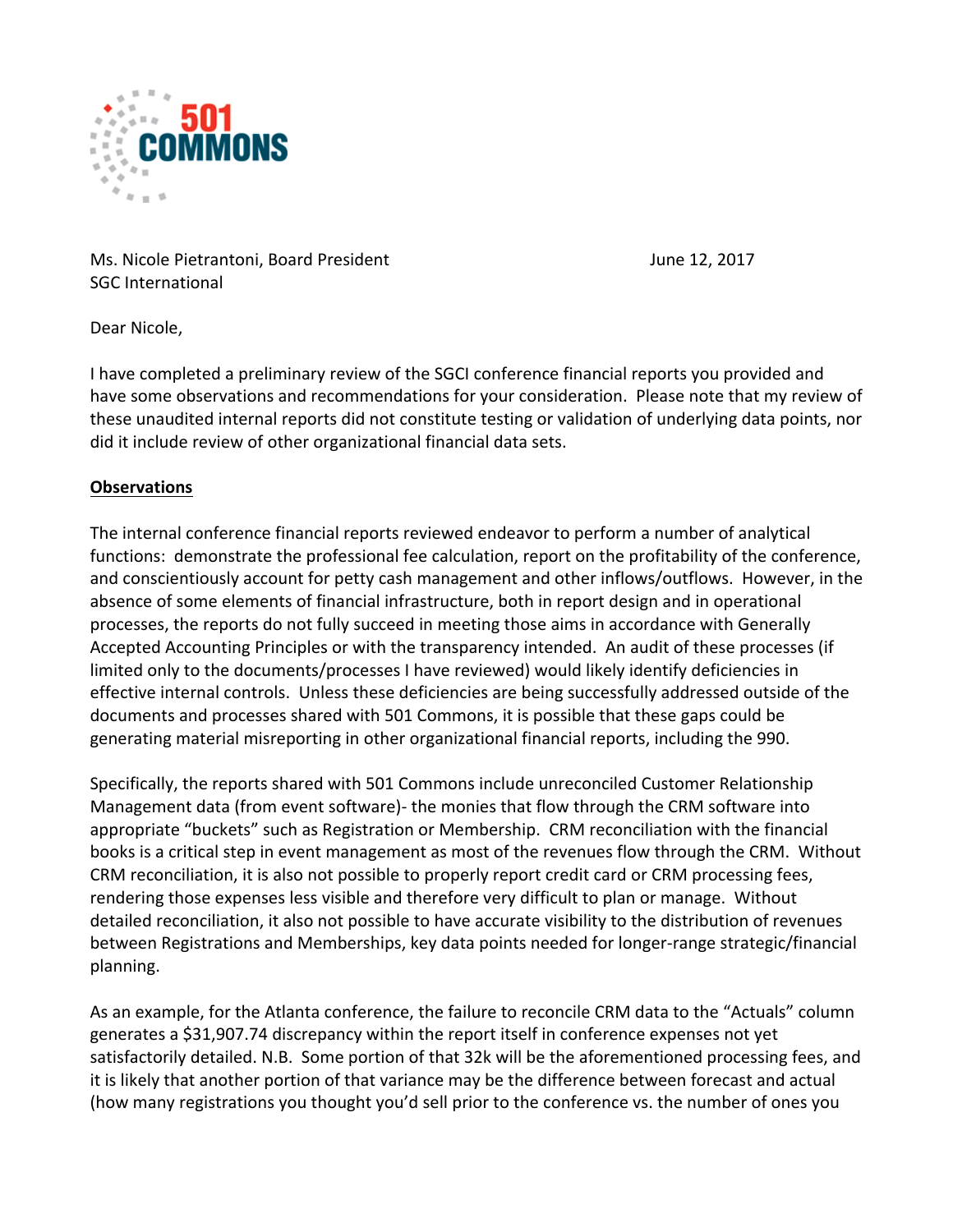actually did, and therefore may not reflect actual real-world cash activities). Only successful CRM reconciliation can identify those data points or any other drivers of this unexplained variance.

An additional challenge is that the unreconciled CRM data point ("Actual Deposits") is being used as one of the factors for calculating the conference coordinator fee, significantly complicating the organization's efforts to arrive at an agreed methodology for calculation of the conference coordinator fee.

With respect the methodologies for calculating a fee as a percentage of net proceeds, it is my understanding from the data shared with me via these reports and in phone conversation with organizational representatives that there may exist differences of understanding within the organization about whether "Start up \$" is intended to be replenished to unrestricted operations or not, and therefore, whether those and other transfers (i.e. Awards, Grants) should be included as factors in the calculation of fee.

In the absence of documented clarity with respect to inclusion/exclusion of "Start up  $\zeta$ " I have defaulted to a best practice interpretation, which would treat those activities as transfers from and then to unrestricted operations, excluding them from calculation of conference coordinator fee.

If the organization determines that the Start up  $\frac{1}{2}$  should flow into the event, but not out as a strategic investment in retaining control/mitigating risks of the conference or to increase the conference's capacity to generate net income in support of operating infrastructure needs, there are clearer ways to reflect that activity (i.e. as a transfer from operations, with an associated line-item in the organization's annual budget, or by budgeting and then executing the conference to perform at a net loss no greater than the amount the organization is willing to subsidize, presumably 40k) which might mitigate internal confusion about fee calculations. Further discussion of management intent with respect to replenishment of Start up  $\frac{1}{2}$  would be required before a specific recommendation of bookkeeping methodology can be offered.

But given that the \$32k of unexplained variance in the Atlanta numbers is of a similar magnitude to the Start up  $\zeta$ , a report presentation which would allow the organization to make informed decisions about the use of Start up  $\frac{1}{2}$  is not possible until reconciliation of CRM has been completed.

The resolution of these two matters – CRM reconciliation and the treatment of transfers to/from operations – are vitally necessary if the organization chooses to continue to compensate a conference coordinator on a certain percentage of net proceeds, rather than a more straight-forward time/effort approach. 

As a demonstration of the materiality of these matters in the fee calculation: for the Atlanta conference, an accurate calculation of 10% of net proceeds could be as problematically low as \$1432.03, compared to the \$6732.03 which seems to have been actually paid. The proper calculation is likely somewhere in between but cannot be established without CRM reconciliation and clarification of organizational intent with respect to transfers to/from operations.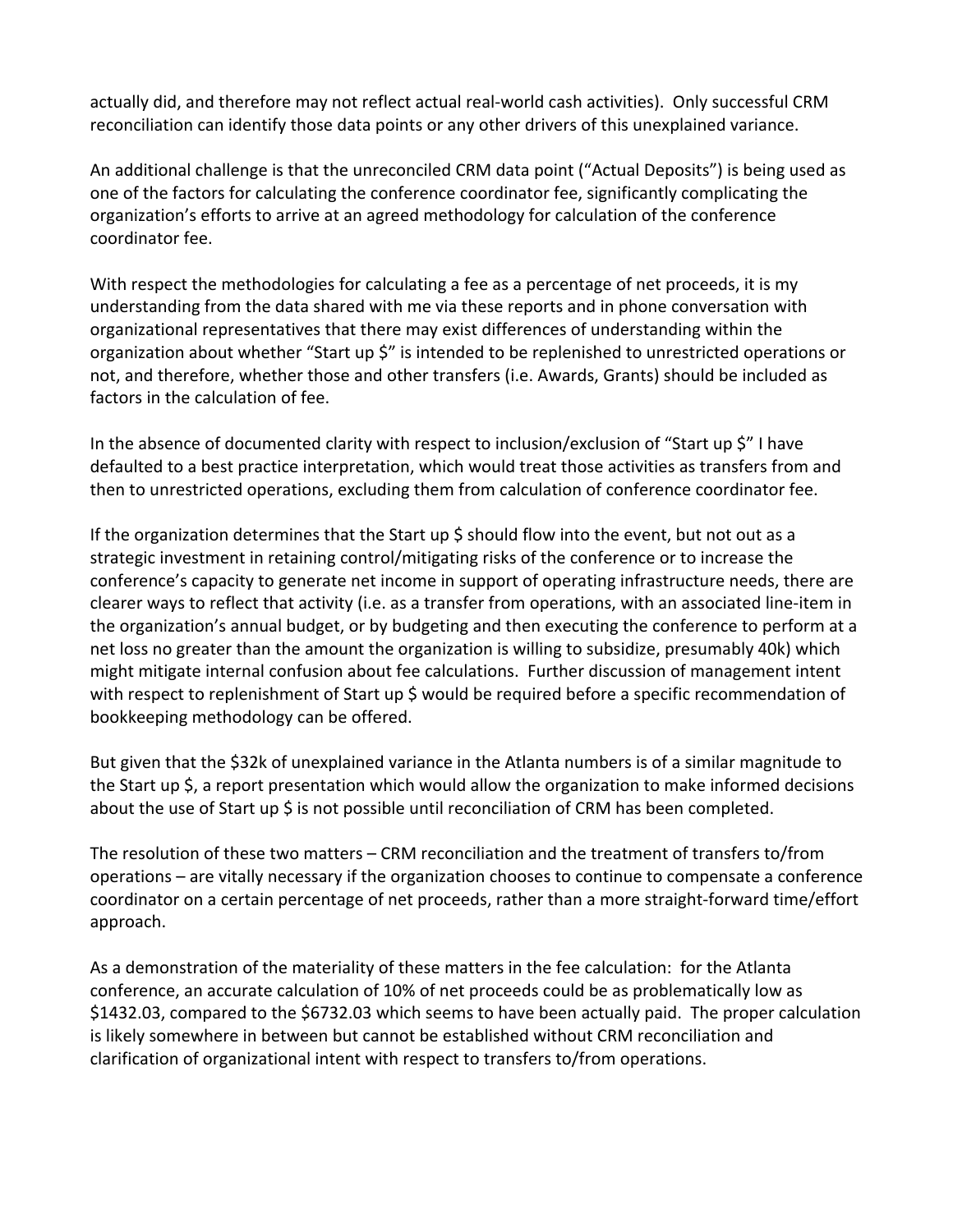## **Recommendations**

#### **Governance**

-Educate board members on their fiduciary duties when they are recruited to the board and annually thereafter.

-Promptly adopt a Conflict of Interest policy and have all members of the board complete a disclosure form.

-Review other bookkeeping policies and procedures to ensure that conference financial information is flowing properly through to other financial reports for internal use or for external reporting, e.g. 990, 1099, B&O taxes, as applicable.

-Adopt as policy and successfully execute thereafter sufficient internal controls and checks/balances.

# **Conference Finance and Accounting**

-In your bookkeeping systems, create a "class" (classification, or a column on your Statement of Activities a.k.a. P&L) for the conference so that conference-specific activities can be recorded and viewed independent of other operating activities within the year. Ideally, the conference would be a sub-class within Programs.

-Apply the same concept, of a column for the conference and a column for all other activities, in the existing reports to provide transparency to monies which pass through the event (i.e. seed money, memberships, etc.).

-At the conclusion of each conference, reconcile accounts between the conference coordinator and someone with responsibility for the organization's books.

-Compensate the conference coordinator via one disbursement rather than through a combination of petty cash consumption and a check.

## **Human Resource Management**

-Create a written job description identifying key responsibilities. Review the federal checklist for classification of contractor v. employee as needed.

-Set compensation for the scope in keeping with the key responsibilities and the desired outcomes. Is the conference coordinator primarily responsible for executing a superb event/program, in which case a fee based on time and effort would be a logical approach? Or are there responsibilities for revenue generation? If so, are there conflicts of interest in compensating the coordinator on that basis? Consider a compensation strategy that will serve the success of the program over time, recognizing that some factors, like the conference's location, could create unhelpful fluctuations in conference coordination fees, as conference revenues appear generally stable over the last 4 years but expenses vary considerably based on local market conditions.

-Document key responsibilities, expected outcomes and the methodology for calculation of fees in a contract for professional services. At the completion of the work, upon financial reconciliation, have the individual or entity duly authorized to have offered the contract approve the contractor payment in writing.